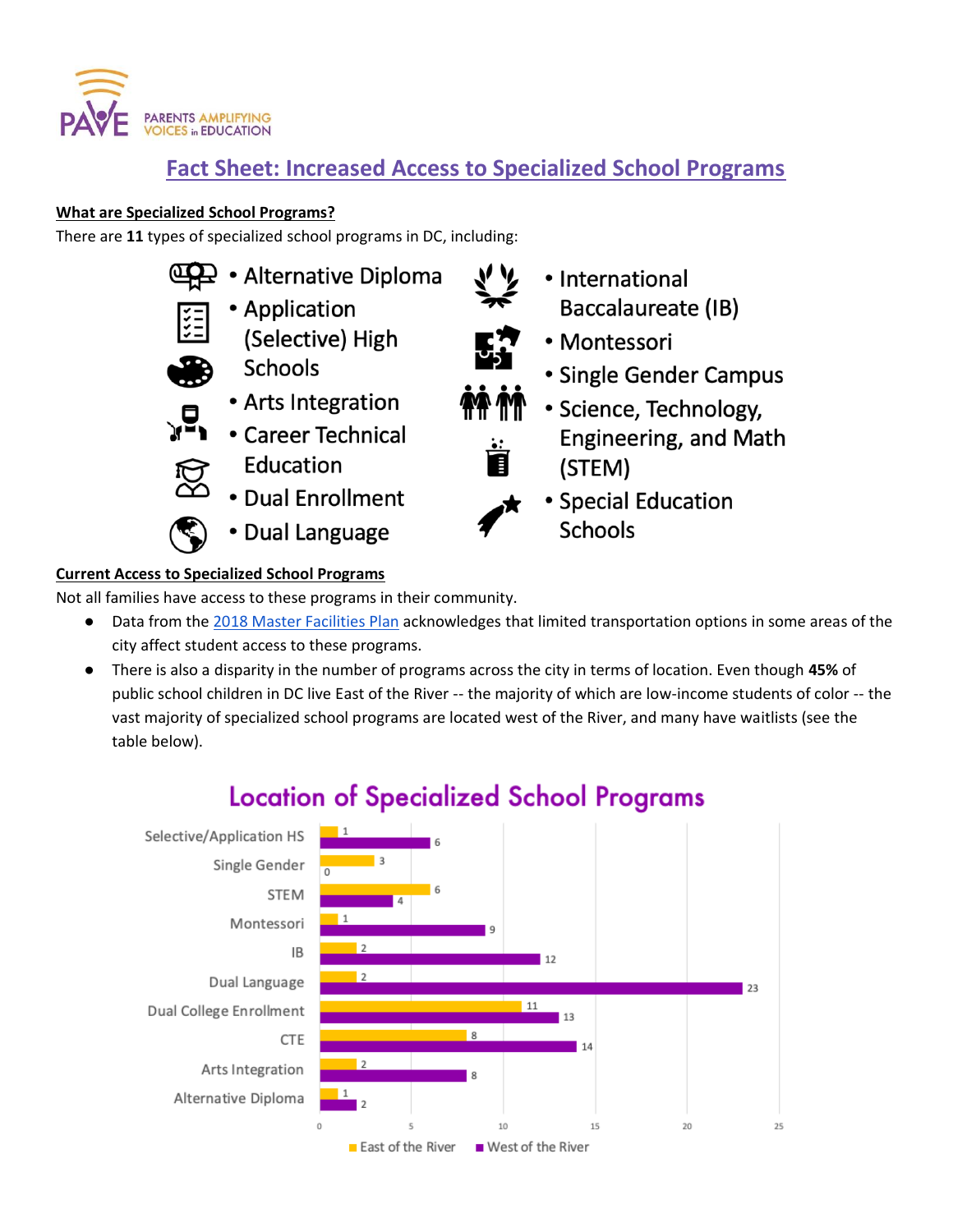

| Program*                          | # with Waitlists<br><b>West of the River</b> | # with Waitlists East of the<br><b>River</b> | <b>Total with Waitlists</b> |
|-----------------------------------|----------------------------------------------|----------------------------------------------|-----------------------------|
|                                   |                                              |                                              |                             |
| <b>Alternative Diploma</b>        | n/a                                          | n/a                                          | n/a                         |
| <b>Arts Integration</b>           | 14                                           | $\overline{2}$                               | 16                          |
| <b>CTE</b>                        | 6                                            | 0                                            | 6                           |
| <b>Dual Enrollment</b>            | 6                                            | $\mathbf{1}$                                 | $\overline{7}$              |
| <b>Dual Language</b>              | 10                                           | $\mathbf{1}$                                 | 11                          |
| IB                                | 9                                            | $\overline{2}$                               | 11                          |
| Montessori                        | 4                                            | $\mathbf{1}$                                 | 5                           |
| <b>Single Gender</b>              | 0                                            | $\overline{2}$                               | $\overline{2}$              |
| <b>STEM</b>                       | 6                                            | $\overline{2}$                               | 8                           |
| <b>Application (Selective) HS</b> | $\mathbf{1}$                                 | $\mathbf 0$                                  | $\mathbf{1}$                |
| <b>Special Education School</b>   | n/a                                          | n/a                                          | n/a                         |

\*Includes data from DC School Report Card, Edscape, and MySchool DC.

#### **Priorities Needs Parents Identified Around Increasing Access to SSP**

- **Equitable Access to Programs**
	- Expansion of access to those farthest from opportunity
	- Increased access based on parent demand
	- Parent-driven legislation/planning and community working group collaboration that is cross-sector (to make access more equitable as we expand)
- **Improve Access to Information about Programs**
- **Feeder Patterns that Offer Programs at ALL Grade Levels**
- **Ensure Quality**
	- Standards and Accountability
	- Teachers should be trained and have the resources they need

#### **Key Questions around Increased Access to SSP**

- How can we improve/increase communication about the availability of the programs?
- How are these programs chosen at schools and how can we have more programs?
- How can specialized school programs better serve students with disabilities/special needs?
- What are the success factors of these programs?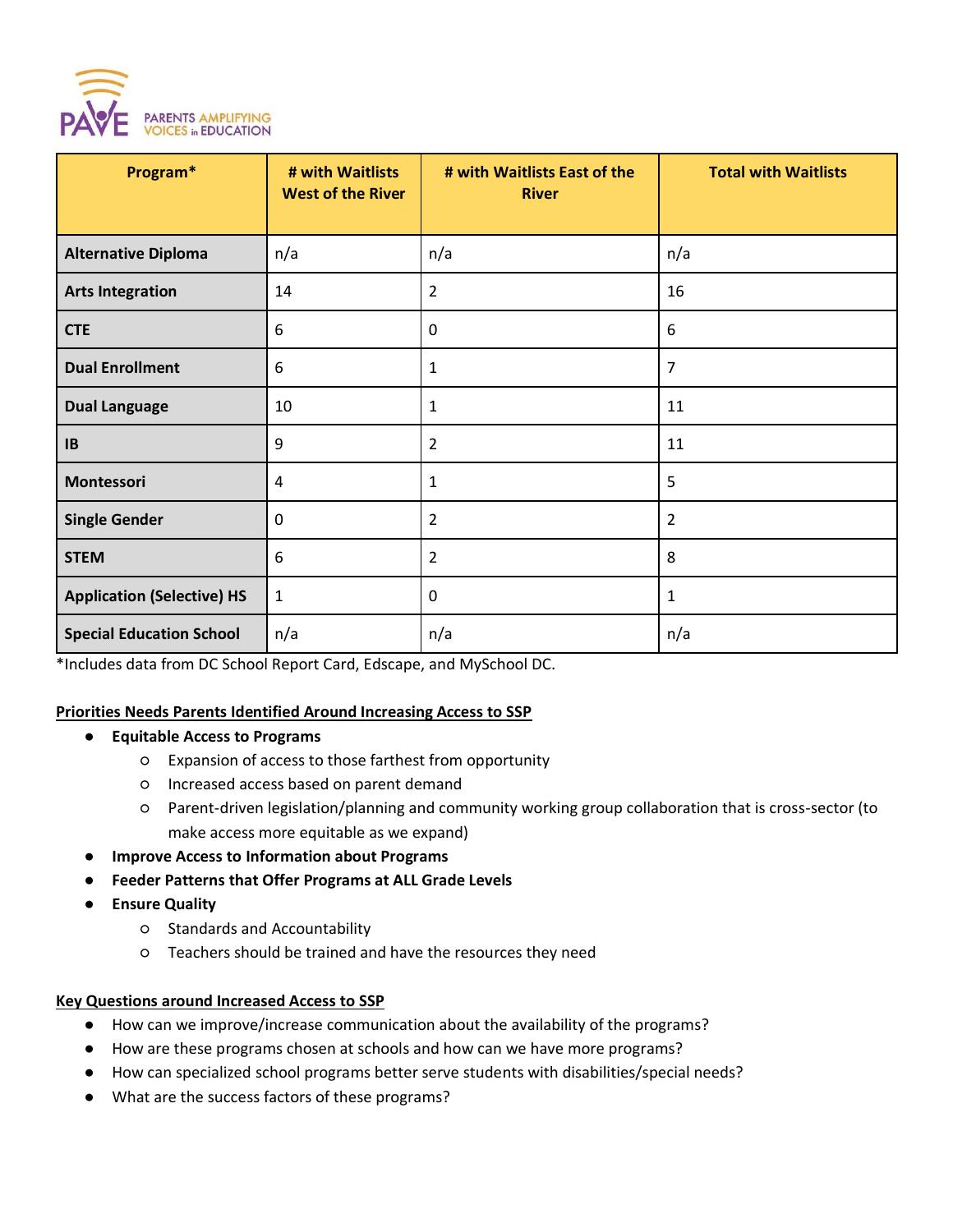

#### **Information about Specialized School Programs**

Specialized School Programs have important benefits for students in terms of both academic and social emotional outcomes. These programs are linked to higher student achievement, engagement, and graduation rates.

Alternative Diploma: High schools for disengaged youth or youth who are not currently enrolled in an education or training program. They may have previously dropped out, be in juvenile court, or have had difficulties in traditional school settings.

- Beneficial for students who have had difficulties in traditional academic settings by teaching them in smaller classes, providing wrap around supports, and a more personalized learning environment.
- School staff is likely to have a better understanding of and ability to meet each student's unique needs.
- Schools may provide wrap-around services like food, child-care, job placement or live-in options.
- Offer a combination of in-class activities, online learning, and project-based learning.
- Students can choose from a number of career preparation programs.

Application High School: *Also known as "Selective high schools", offer challenging and robust curriculum options and require students to apply. Some schools specialize in particular types of programs like STEM, art, or world languages and culture.*

- The average graduation rate for application high schools is 96%, compared to DC's average of 68%.
- A selective application process promotes a rigorous school environment where all students are held to a very high standard of achievement.
- Offer many dual-enrollment and Advanced Placement (AP) courses where students may earn college credit.

Arts Integration: *teaches academic content through art, such as drama, visual arts, music, and dance. This happens throughout the school day, beyond dedicated arts periods.*

- Increases student achievement and information retention, especially for English language learners.
- Improves student engagement, communication skills and student discipline especially for students who have experienced trauma or are new to the country.
- A [study of Missouri public schools](https://www.missouriartscouncil.org/graphics/assets/documents/b657d9f1adfc.pdf) found that arts integration led to fewer discipline problems and higher attendance, graduation rates, and test scores.

Career and Technical Education: *teach students specific career skills centered around skilled trades, science, or technology. These programs prepare students for a variety of pathways after high school – including college and careers – including postsecondary (or after high school) degrees or certifications in a technical field as well as high-skilled careers.*

- Career and Technical Education (CTE) promotes academic and technical skills that prepare students for the workforce in a hands-on setting. The curriculum standards can be see[n here,](https://careertech.org/sites/default/files/CCTC-IndustryStandards.pdf) and include programs of study such as agriculture, construction, health sciences, IT, transportation, and more.
- [This study](https://journals.sagepub.com/doi/pdf/10.3102/0002831217734805) and a [study done in Massachusetts](https://www.mitpressjournals.org/doi/full/10.1162/edfp_a_00224) suggest that participating in a high-quality CTE program boosts the probability of on-time graduation from high school.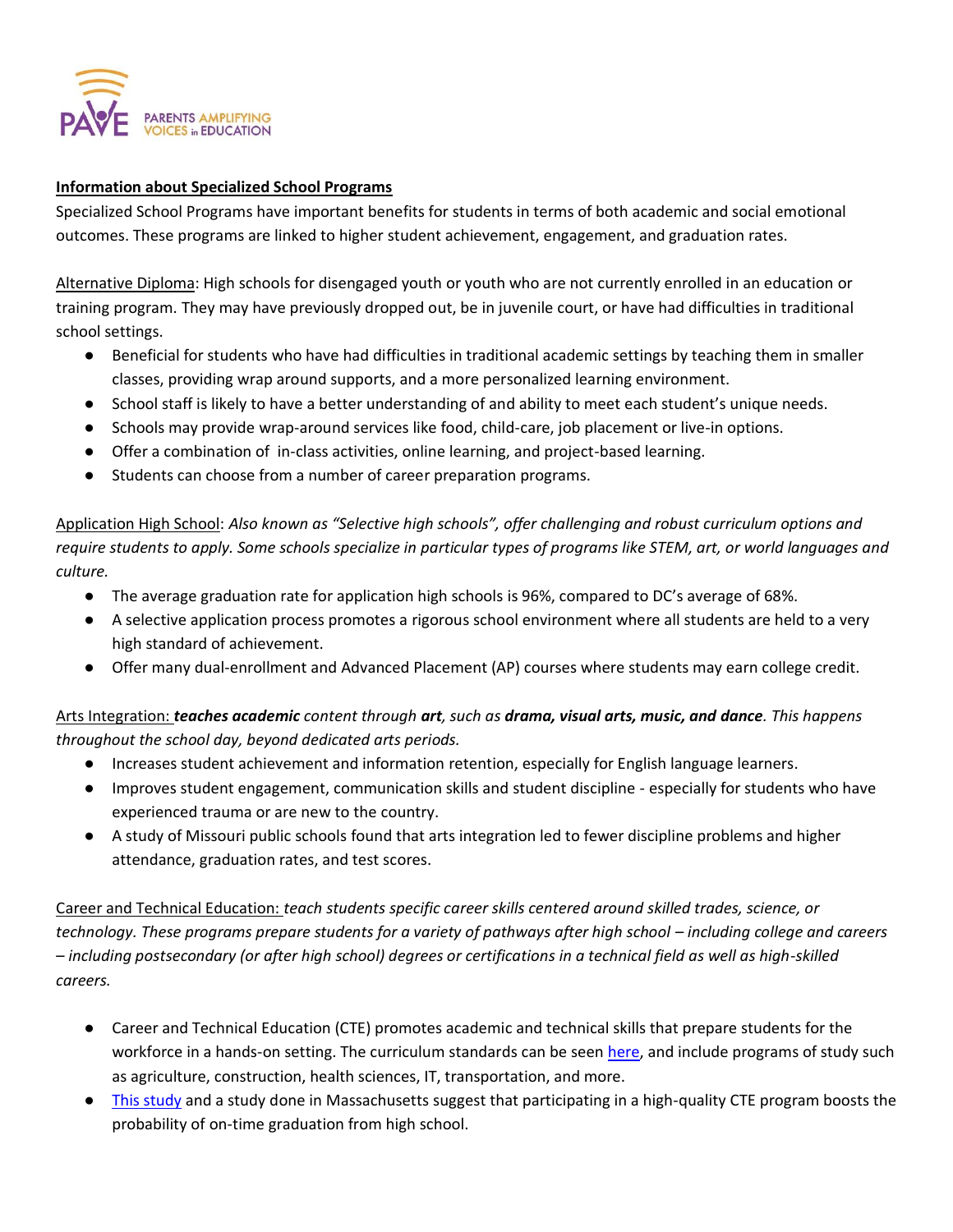

Dual College Enrollment: *High school students can take college courses to earn college credit. Participating students, or "dual enrollees", can enroll in colleges or universities that partner with the District tuition-free.*

- **Dual-enrollment classes often save students money on tuition.**
	- Dual college enrollment programs provide a tuition-free way for students to earn college credit.
	- [Average student loan debt is about \\$37,000 a](https://www.cnbc.com/2019/08/13/21percent-of-student-loan-borrowers-struggle-to-pay-for-child-care.html)nd is continuing to rise. Earning credit for some college classes for free in high school can result in a major cost savings for students.
- **Provides a Head-start on the College Student Experience**
	- Students may have access to college facilities like libraries.
	- Students can explore different interests that help them choose a major sooner.
- **Students are More Prepared for College** 
	- Students who participate in dual enrollment courses have more confidence in their own preparedness (both academically and their ability to manage the workload) and are less likely to participate in remedial courses.
- **[Increases Likelihood of Graduation](https://www2.ed.gov/programs/slcp/finaldual.pdf) – High School and Beyond** 
	- Studies show that dual enrollees are more likely to graduate high school and earn higher grades in college.
	- Dual enrollees are more likely to earn degrees both associate's degrees and bachelor's degrees.

| <b>Dual Enrollment</b>                                               | <b>Early College</b>                                                                               |  |
|----------------------------------------------------------------------|----------------------------------------------------------------------------------------------------|--|
| Open to all eligible public school students in<br>DC.                | Offered in 3 high schools in DC                                                                    |  |
| On average, students earn 3-9 college credits                        | On average, students earn 60 credits – enough for an<br>associate degree                           |  |
| Students generally begin taking college classes<br>during 12th grade | Students take college classes in 11th & 12th grade                                                 |  |
| Student support varies by school and program                         | Integrated academic, social, emotional and<br>college/career support are required for all students |  |

Dual Language: *Students are taught academic content (reading, writing, math, science, etc.) in both English and a partner language. This language and culture are central to the school's mission and vision.*

- **Improves Student Outcomes**
	- [Long-term studies o](https://www.luminpdf.com/viewer/5e4598f93382fe001174863e)f test results show that students in dual language programs have either equal, or higher educational outcomes versus their English-only peers. Studies also indicate equal or enhanced [social emotional skills](https://s3.amazonaws.com/academia.edu.documents/43286965/The_socialemotional_development_of_dual_20160302-17967-zfo0ln.pdf?response-content-disposition=inline%3B%20filename%3DThe_social_emotional_development_of_dual.pdf&X-Amz-Algorithm=AWS4-HMAC-SHA256&X-Amz-Credential=AKIAIWOWYYGZ2Y53UL3A%2F20200213%2Fus-east-1%2Fs3%2Faws4_request&X-Amz-Date=20200213T183541Z&X-Amz-Expires=3600&X-Amz-SignedHeaders=host&X-Amz-Signature=81fb20f91ce1ae32ed78f16227c767a82714f9f0a8897299588418b7c6dddb7f) compared to monolingual peers in part due to greater understanding, appreciation and respect for other cultures and languages.
	- [Research suggests](https://www.npr.org/sections/ed/2016/11/29/497943749/6-potential-brain-benefits-of-bilingual-education) better attendance and fewer behavior problems as well as improved problem-solving skills, executive function, and social-emotional skills than students taught in one language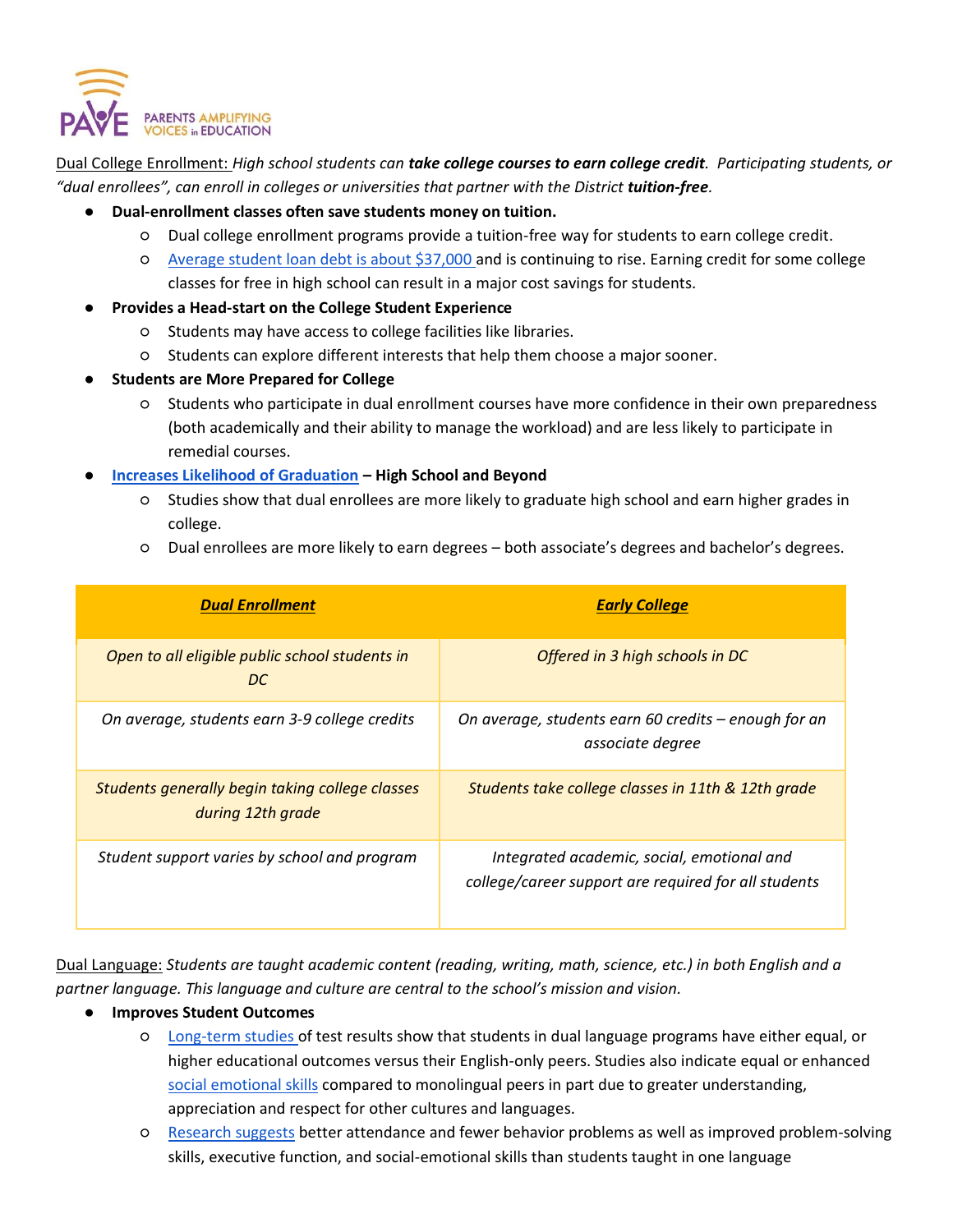

- **Workforce Demand, a Global Economy, and Higher Pay**
	- The city is becoming more diverse and the world more globally connected, requiring more bilingual workers.
	- [Demand for employees to be able to speak more than one language doubled over the last 5 years and is](https://www.newamericaneconomy.org/press-release/demand-for-bilingual-workers-more-than-doubled-in-5-years-new-report-shows/)  [growing faster than demand for jobs overall.](https://www.newamericaneconomy.org/press-release/demand-for-bilingual-workers-more-than-doubled-in-5-years-new-report-shows/)
	- [Bilingual employees are paid 5-20% more than those who speak one language](https://www.schwartzinsgrp.com/blog/the-career-advantages-of-being-bilingual)
- **Fosters Cultural Diversity and Understanding** 
	- Non-English-dominant families often feel their culture and language is valued in dual language programs that teach their native language, which helps foster students' connection to their culture.
	- This emphasis can improve students' sense of belonging and increase parent involvement in their children's education.
	- Learning about other cultures helps develop acceptance, empathy, and cultural awareness and understanding for all students.
- **Supports English Language Learners (ELLs)**
	- [In the long-term,](https://ed.stanford.edu/news/students-learning-english-benefit-more-two-language-programs-english-immersion-stanford) ELL students in a dual language program not only catch up, but surpass their peers in an English only environment.
	- [EL students in a dual language program have higher rates of reclassification status, English proficiency,](https://www.luminpdf.com/viewer/5e4698fc406d8f0012749517)  [and academic achievement.](https://www.luminpdf.com/viewer/5e4698fc406d8f0012749517)
	- In a [Portland study,](http://dcimmersion.org/immersion-in-the-world/portland-oregon/) EL students had up to 14 points lower rates of ELL reclassification by 6th grade.
- *Note: There is especially a lack of dual language programs in Wards 6, 7, and 8 compared to other parts of the [city.](https://dcimmersion.org/dual-language-schools-dc/) [DCPS](https://dcps.dc.gov/DL) only offers Spanish/English language programs, while [DC public charter schools](https://dcpcsb.org/compare-schools?name=&field_school_characteristics%5B%5D=96&pmf_asc=0&pmf_des=&pmf=2&items_per_page=12) offer [Chinese,](https://www.washingtonyuying.org/) [Hebrew,](https://www.selapcs.org/) French, and Spanish.*

International Baccalaureate: *An international program that seeks to "develop inquiring, knowledgeable and caring young people who help to create a better and more peaceful world through intercultural understanding and respect."*

➢*Emphasizes research, student-led learning and critical thinking*

➢*Prepares students for college-level work*

➢*High school diploma program requires community service, second-language development, and extensive writing projects*

- **Increased College Attendance**
	- In the US, [IB graduates are 21% more likely to be admitted into 10 of the country's most prestigious](https://www.sandiegounified.org/why-ib)  [universities, including Harvard, Princeton, Yale and Stanford.](https://www.sandiegounified.org/why-ib)
	- [A study](https://consortium.uchicago.edu/sites/default/files/2018-10/IB%20Report1.pdf) from Chicago showed graduates of IB programs were 40% more likely to attend a four-year college and 50 percent more likely to attend selective colleges than graduates without IB diplomas.
- **Students Feel More Prepared for College** 
	- IB places a strong emphasis on inquiry-based learning, or learning through research, and expression through writing. Students report feeling more prepared for college because of this extensive research and writing experience.
	- The IB track is a lot of work for students. Because of this, students learn to develop good study habits and time management skills.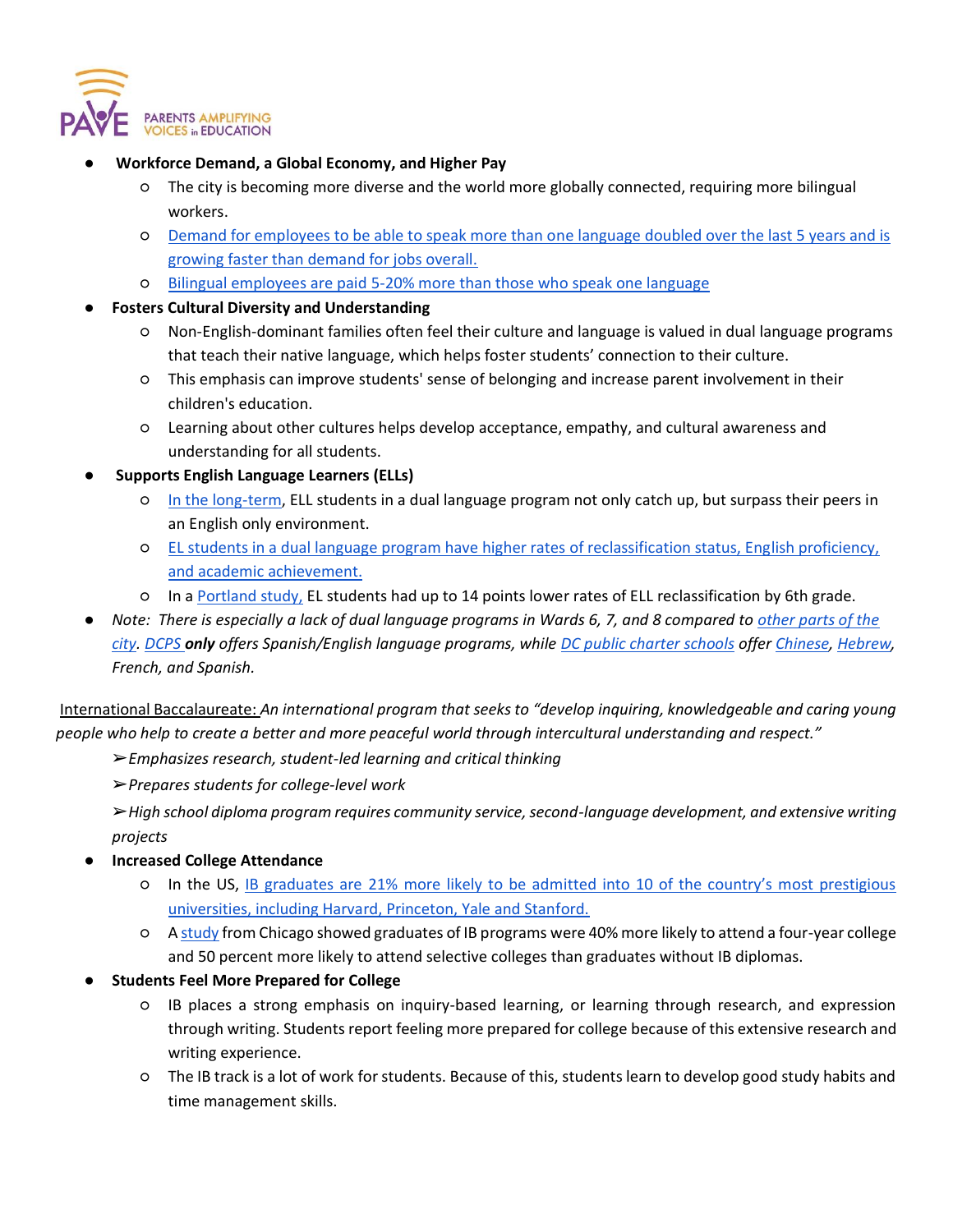

Montessori: *A student-led and project-based learning model.*

➢ *Students are encouraged to choose their own projects based on their interests as the teacher guides their learning.*

➢ *Students of mixed ages learn together in one classroom, as the goal is for students to learn at their own developmentally appropriate pace.*

#### ● **Unique and Well-Rounded Skill Building**

- Student choice can deepen student engagement and enjoyment at school, build independence and good decision-making skills, and inspire entrepreneurial spirit.
- Because there is a mix of age groups in the classroom, younger learners can learn from older students and older students can strengthen and deepen their learning by teaching others.
- Some research has shown that students who attend Montessori schools foster higher levels of executive functioning skills like self-discipline, autonomy over learning, deep focus, critical reasoning and problem solving.
- **Improved Outcomes**
	- [Students who participated in a Montessori program](https://www.public-montessori.org/resources/making-the-case-for-montessori-in-the-public-sector/does-it-work-what-research-says-about-montessori-and-student-outcomes/) over multiple years showed higher achievement on standardized tests and higher graduation rates.

Single-gender: *Schools teach male and female students separately. The goal is to allow educators to adapt their school environments, teaching, and curriculum to each gender's specific learning style and developmental needs.*

- **Can Breakdown Gender Stereotypes**
	- In single-gender schools, both male and female students are more likely to take risks or explore things outside of gender stereotypes.
	- Examples:
		- More girls take on leadership roles, develop self-esteem, and show interest in things seen as "masculine", including math and science.
		- More boys explore things seen as "feminine", such as art, music, or poetry, and focus on character development.

#### ● **Adapts School to Students' Specific Needs**

● Teachers in single-gender schools are able to adapt their curriculum and teaching to better meet each gender's developmental needs and learning style.

STEM: Science, Technology, Engineering, and Math: Integrates science, technology, engineering, and math together equally alongside reading and writing. STEM programs help develop 21st century skills and use real-world applications to deepen students' learning.

#### **Improves Student Outcomes**

- O A [study](https://journals.sagepub.com/doi/full/10.1177/0895904816673738) showed that participation in STEM of kids with disabilities lowered chances of dropout, increased math test scores, and increased enrollment in postsecondary education.
- **Build 21st Century Skills**
	- Because a STEM focus integrates many lessons at once, it improves social skills, communication, flexibility and initiative, problem-solving, critical thinking, creativity, curiosity, decision-making, leadership, entrepreneurship, acceptance of failure and more!